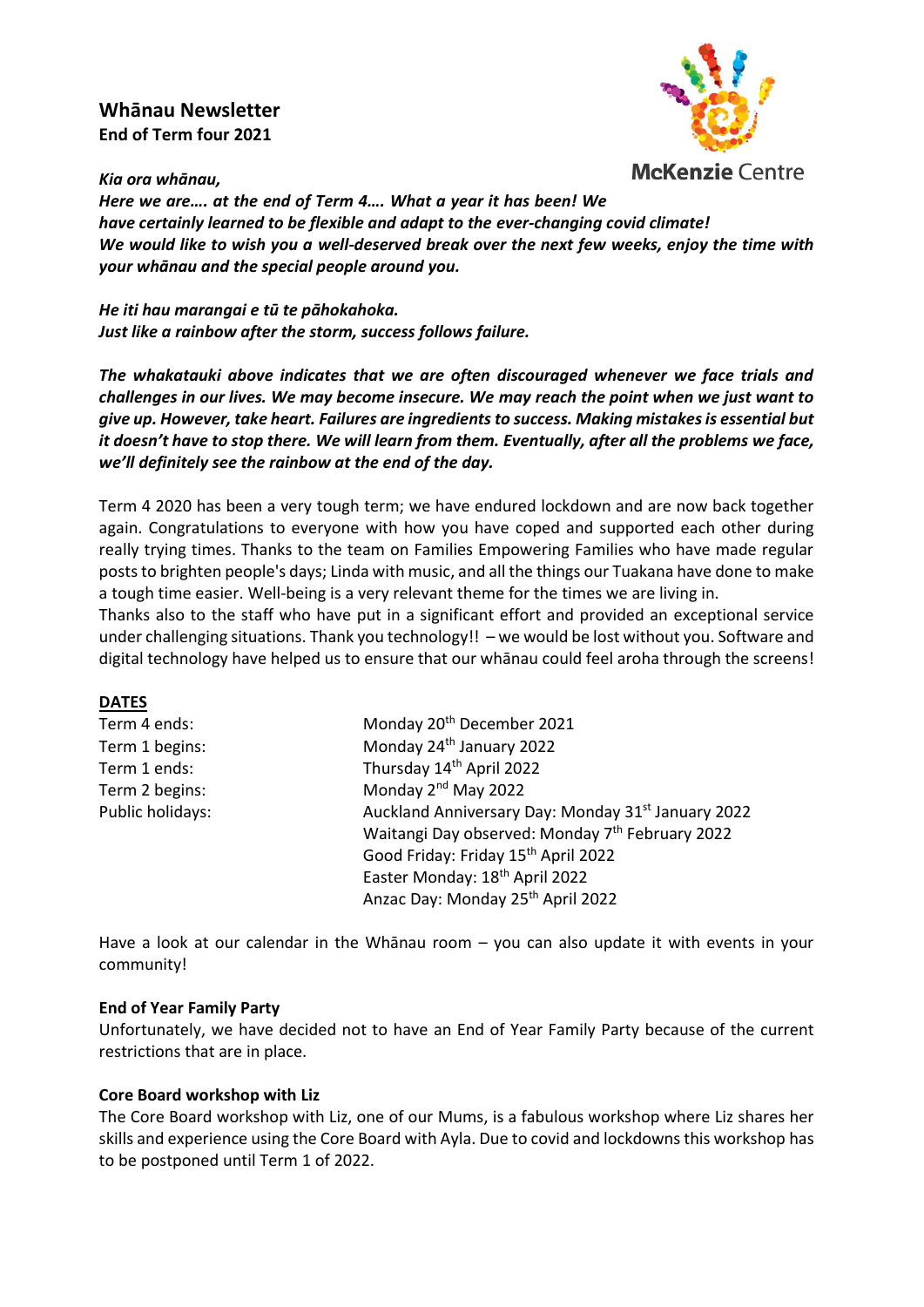#### **Ideas and Feedback**

Have you got skills, ideas or experiences to share? Please remember that we are always open to ideas and contributions that may make our service even better. Ideas for parent focus weeks, workshops etc. are always welcome. Please talk to anyone of the staff; we love your feedback!

### **Returns**

Please remember to keep an eye out for any McKenzie Centre resources that have been borrowed and may be lurking around your home. Please return all borrowed books and toys within a reasonable time so that other families can access them.

### **November wellness month**

We hope that you have enjoyed the November wellness month at McKenzie Centre, even though it



was a little bit different from what we originally had planned.

We utilised Te Whare Tapa Whā, a holistic model of health developed by Dr. Mason Durie, as our framework. Each week there was a focus on a dimension of health; Taha Hinengaro – mental and emotional health, Taha Tinana – physical health, Taha Whānau – social connection, Taha Wairua – spirituality and gratitude. This model of health reminds us to take care of all the different aspects of our life, and by nuturing and strengthening all dimensions

we support our own health and wellbeing, as well as the health and wellbeing of our whānau. Remember to have a focus on all of the aspects of well-being to support you every day.

### **Health and Safety**

#### COVID 19 updates

We are required to have 100 percent of our staff who work face to face with children double vaccinated by 1 January 2022, and it is also now legally required that we hold a COVID-19 vaccination register for all of our staff.

The Government is asking us to continue to follow the public health measures including staying at home, getting tested for COVID-19 if you are feeling unwell, sign into our centre by writing your name on the sign-in sheet, scanning in with the QR code, and get vaccinated. These are the best things we can do to keep our community as safe as possible. McKenzie Centre has employed additional support to help us with our hygiene practices at the end of our session i.e. cleaning our toys, high touch areas and shelves. Thank you all for your efforts to keep us safe.

McKenzie Centre services are open, and we have asked everyone their opinion on how we manage our sessions. Most people have told us they are comfortable to have sessions open to everyone. However, if you have any concerns about health and safety please come and talk to Suzanne or Trisha as we want everyone to feel welcome and comfortable.

We also conducted a survey on the role of parents – our question to you was... are parents 'volunteers/workers' or 'participants/service users'? The result was an overwhelming swing to parents are participants. You may be wondering why we wanted to clarify what our whānau thought about this question, and the reason is that volunteers and workers must be vaccinated and most importantly the role of parents is not a worker role. Parents come to McKenzie Centre to be participants and support their child. Thank you to everyone who participated in our survey!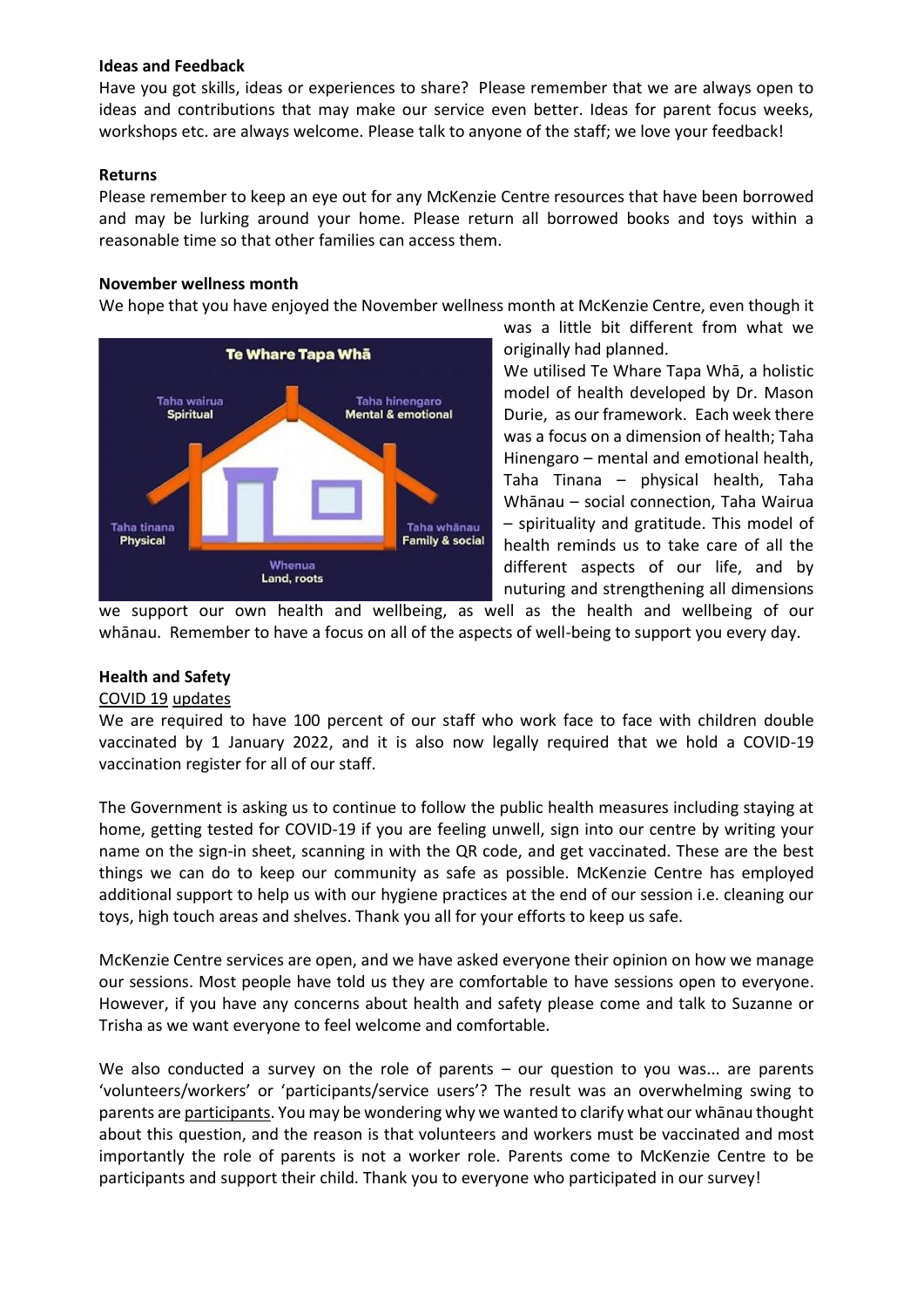## The Traffic Light Covid Protection Framework

This framework will commence from Friday 3<sup>rd</sup> December 2021. From what we know at present, McKenzie Centre is likely to remain open under the different traffic light colours, however it is important that you feel comfortable and well supported by us. Therefore, McKenzie Centre is continuously reviewing our practices to adapt to this ever-changing climate.

Every time you come to McKenzie Centre

- Please remember to sign your child in and any other whānau with you
- Write your name on the sign-in sheet
- Wash or sanitise your hands and assist your children each time before you enter the building
- Wash your hands after playing outside
- You are welcome to wear a mask, it is not compulsory in the centre
- We have a strict cleaning routine which is done daily to keep our centre safe and hygienic. You can help us by keeping areas tidy, wiping down toys or placing any needing cleaning in the mesh bags.

With Covid it's important to:

- Stay home if you are sick
- Children and parents should not attend early learning services or school until their symptoms have resolved
- Continue to use good hand hygiene - ensure everyone is regularly washing and drying hands thoroughly
- Cough and sneeze into your elbows, or carefully discard dirty tissues
- Do not share cups, glasses or cutlery
- Seek medical advice if you're concerned about your or someone else's health

# **These are our health screening questions that we ask you to think about before coming on site:**

Are you unwell or have you experienced any of the following symptoms within the last 48 hours?

- Fever or chills
- Cough
- Sore throat
- Nausea or vomiting
- Diarrhoea
- Flu or cold symptoms

Have you been advised to self-isolate, currently, because of exposure to someone with COVID-19? Have you been in close contact with someone with COVID-19 in the past 14 days?

Have you tested positive for COVID-19 in the past 14 days?

Are you currently awaiting results from a COVID –19 test?

If you answered YES to any of these questions, please reschedule your visit. Contact Healthline or your GP for any health- related advice.

# **Quiz Night fundraiser now in 2022, sorry for the delay but we need to have over 200 people inside for this event. We are planning to hold this fabulous event as soon as levels permit!**

# **HELP NEEDED WITH SPONSORS, PRIZES, HELPERS AND BAKING**

Our Quiz Night fundraiser will be back again. Because of Covid 19 we are now hoping to hold it in March. The tickets are all sold, YIPEE, but we need volunteers to help on the bar, set up, tidy up, help with the auction, baking for the supper etc.

Can you, or do you have contacts for businesses that could sponsor the event or donate prizes? We run auctions so more items would be greatly appreciated. The Quiz Night is a lot of fun and a great way for you and our community to support the work we do at McKenzie Centre. If you



can help in any way, please see Lillian or Henny in the office. Join us on Facebook!